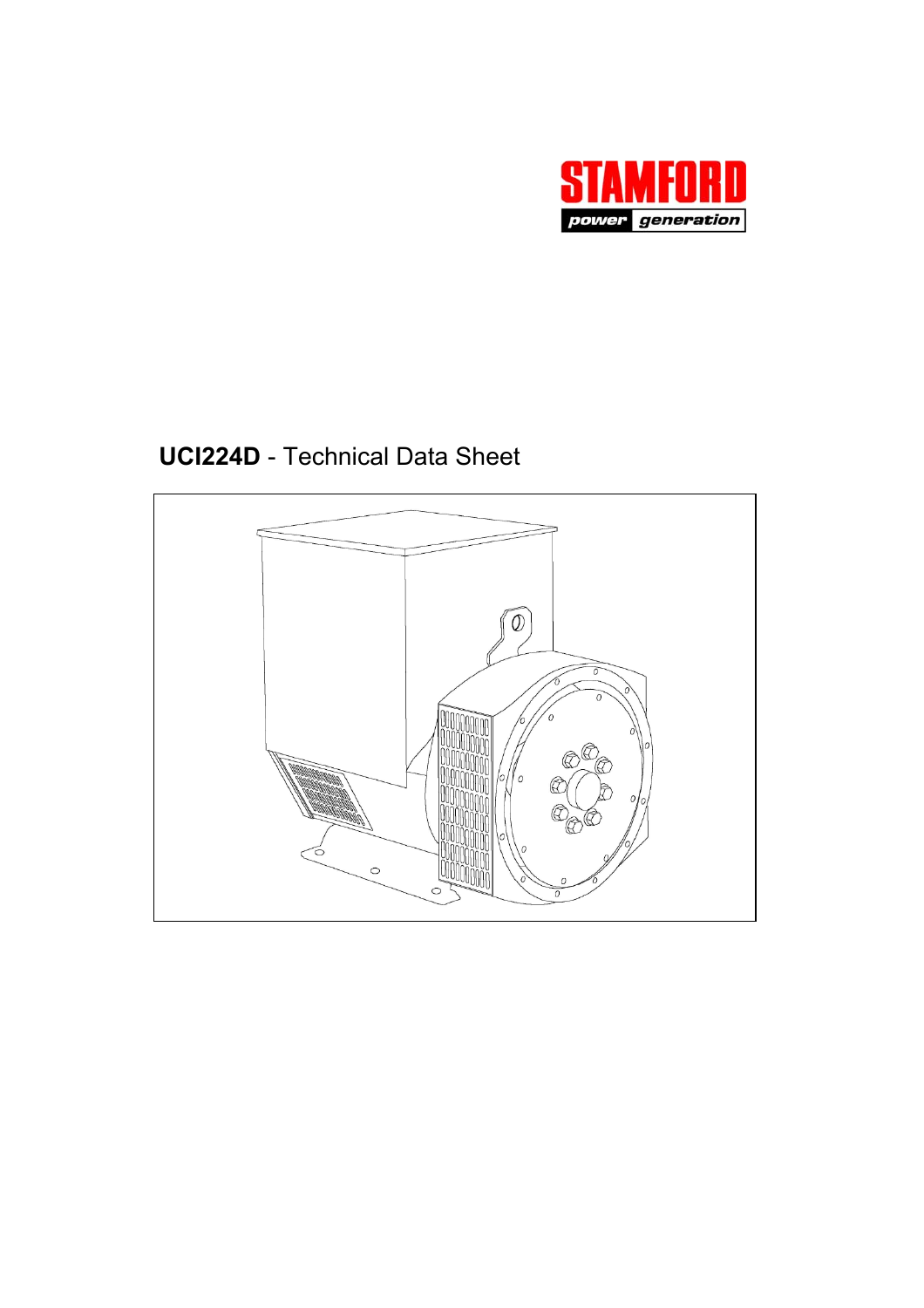# UCI224D **SPECIFICATIONS & OPTIONS**



### **STANDARDS**

Newage Stamford industrial generators meet the requirements of BS EN 60034 and the relevant section of other international standards such as BS5000, VDE 0530, NEMA MG1-32, IEC34, CSA C22.2-100, AS1359. Other standards and certifications can be considered on request.

## **VOLTAGE REGULATORS**

### **SX460 AVR - STANDARD**

With this self excited control system the main stator supplies power via the Automatic Voltage Regulator (AVR) to the exciter stator. The high efficiency semiconductors of the AVR ensure positive build-up from initial low levels of residual voltage.

The exciter rotor output is fed to the main rotor through a three phase full wave bridge rectifier. This rectifier is protected by a surge suppressor against surges caused, for example, by short circuit.

#### **SX440 AVR**

With this self-excited system the main stator provides power via the AVR to the exciter stator. The high efficiency semi-conductors of the AVR ensure positive build-up from initial low levels of residual voltage.

The exciter rotor output is fed to the main rotor through a three-phase full-wave bridge rectifier. The rectifier is protected by a surge suppressor against surges caused, for example, by short circuit or out-of-phase paralleling.

The SX440 will support a range of electronic accessories, including a 'droop' Current Transformer (CT) to permit parallel operation with other ac generators.

If 3-phase sensing is required with the self-excited system, the SX421 AVR must be used.

#### **SX421AVR**

This AVR also operates in a self-excited system. It combines all the features of the SX440 with, additionally, three-phase rms sensing for improved regulation and performance. Over voltage protection is provided via a separate circuit breaker. An engine relief load acceptance feature is built in as standard.

#### **MX341 AVR**

This sophisticated AVR is incorporated into the Stamford Permanent Magnet Generator (PMG) control system.

The PMG provides power via the AVR to the main exciter, giving a source of constant excitation power independent of generator output. The main exciter output is then fed to the main rotor, through a full wave bridge, protected by a surge suppressor. The AVR has in-built protection against sustained over-excitation, caused by internal or external faults. This de-excites the machine after a minimum of 5 seconds.

An engine relief load acceptance feature can enable full load to be applied to the generator in a single step.

If three-phase sensing is required with the PMG system the MX321 AVR must be used.

We recommend three-phase sensing for applications with greatly unbalanced or highly non-linear loads.

#### **MX321 AVR**

The most sophisticated of all our AVRs combines all the features of the MX341 with, additionally, three-phase rms sensing, for improved regulation and performance. Over voltage protection is built-in and short circuit current level adjustments is an optional facility.

### **WINDINGS & ELECTRICAL PERFORMANCE**

All generator stators are wound to 2/3 pitch. This eliminates triplen (3rd, 9th, 15th …) harmonics on the voltage waveform and is found to be the optimum design for trouble-free supply of non-linear loads. The 2/3 pitch design avoids excessive neutral currents sometimes seen with higher winding pitches, when in parallel with the mains. A fully connected damper winding reduces oscillations during paralleling. This winding, with the 2/3 pitch and carefully selected pole and tooth designs, ensures very low waveform distortion.

#### **TERMINALS & TERMINAL BOX**

Standard generators are 3-phase reconnectable with 12 ends brought out to the terminals, which are mounted on a cover at the non-drive end of the generator. A sheet steel terminal box contains the AVR and provides ample space for the customers' wiring and gland arrangements. It has removable panels for easy access.

### **SHAFT & KEYS**

All generator rotors are dynamically balanced to better than BS6861:Part 1 Grade 2.5 for minimum vibration in operation. Two bearing generators are balanced with a half key.

#### **INSULATION/IMPREGNATION**

The insulation system is class 'H'.

All wound components are impregnated with materials and processes designed specifically to provide the high build required for static windings and the high mechanical strength required for rotating components.

#### **QUALITY ASSURANCE**

Generators are manufactured using production procedures having a quality assurance level to BS EN ISO 9001.

The stated voltage regulation may not be maintained in the presence of certain radio transmitted signals. Any change in performance will fall within the limits of Criteria 'B' of EN 61000-6-2:2001. At no time will the steady-state voltage regulation exceed 2%.

*NB Continuous development of our products entitles us to change specification details without notice, therefore they must not be regarded as binding.* 

*Front cover drawing typical of product range.*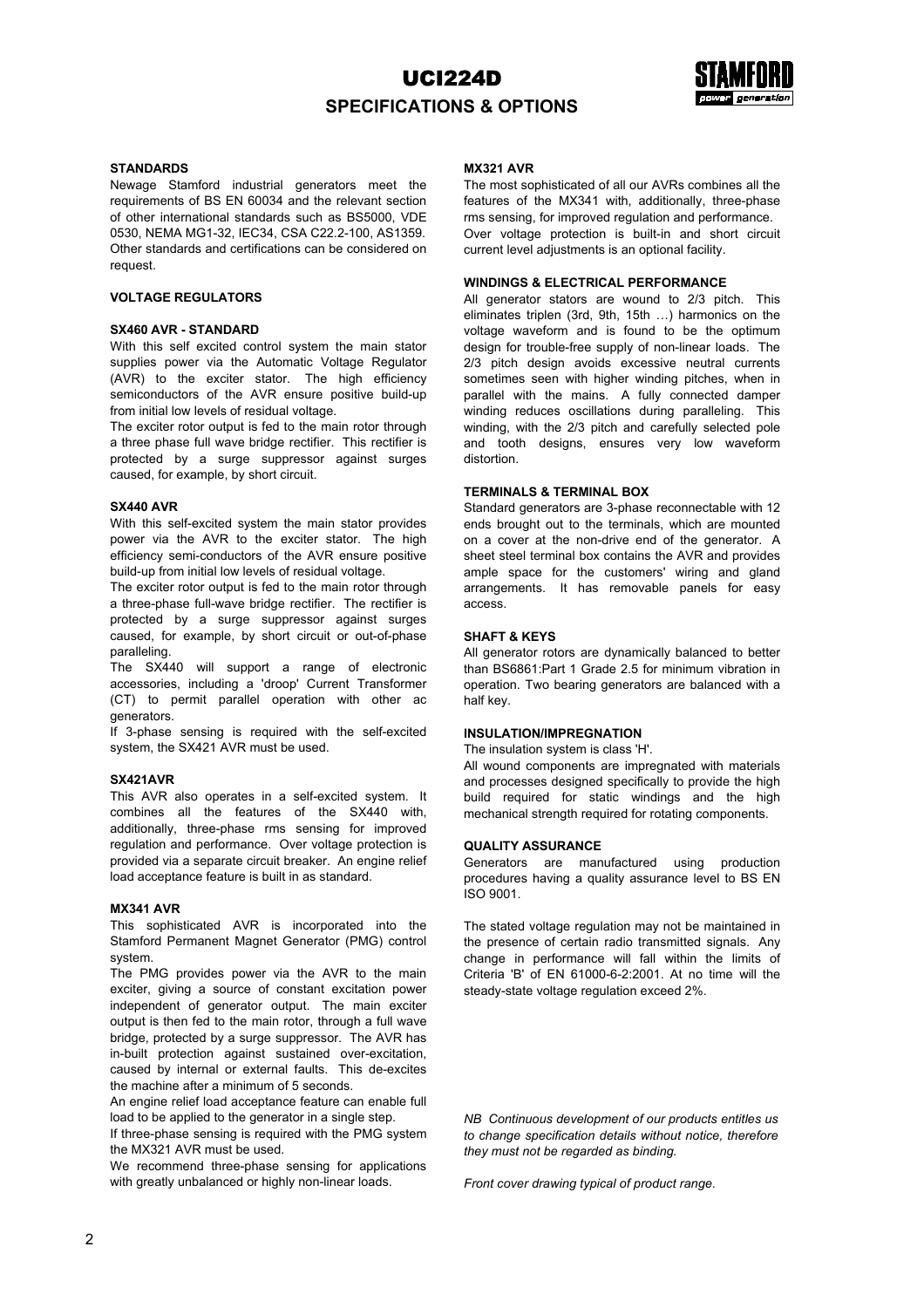# **STAMFORD**

# UCI224D

## **WINDING 311**

| <b>CONTROL SYSTEM</b>                         | SEPARATELY EXCITED BY P.M.G.                              |                                                                                      |                                   |                         |                                                       |                                                    |                    |                    |  |  |  |  |
|-----------------------------------------------|-----------------------------------------------------------|--------------------------------------------------------------------------------------|-----------------------------------|-------------------------|-------------------------------------------------------|----------------------------------------------------|--------------------|--------------------|--|--|--|--|
| A.V.R.                                        | MX321<br>MX341                                            |                                                                                      |                                   |                         |                                                       |                                                    |                    |                    |  |  |  |  |
| <b>VOLTAGE REGULATION</b>                     | ± 0.5 %<br>± 1.0 %<br>With 4% ENGINE GOVERNING            |                                                                                      |                                   |                         |                                                       |                                                    |                    |                    |  |  |  |  |
| SUSTAINED SHORT CIRCUIT                       | REFER TO SHORT CIRCUIT DECREMENT CURVES (page 7)          |                                                                                      |                                   |                         |                                                       |                                                    |                    |                    |  |  |  |  |
| <b>CONTROL SYSTEM</b>                         | <b>SELF EXCITED</b>                                       |                                                                                      |                                   |                         |                                                       |                                                    |                    |                    |  |  |  |  |
| A.V.R.                                        | SX460                                                     | SX440                                                                                | SX421                             |                         |                                                       |                                                    |                    |                    |  |  |  |  |
| <b>VOLTAGE REGULATION</b>                     | ± 1.5%                                                    | ± 1.0%<br>$\pm 0.5 \%$<br>With 4% ENGINE GOVERNING                                   |                                   |                         |                                                       |                                                    |                    |                    |  |  |  |  |
| SUSTAINED SHORT CIRCUIT                       | SERIES 4 CONTROL DOES NOT SUSTAIN A SHORT CIRCUIT CURRENT |                                                                                      |                                   |                         |                                                       |                                                    |                    |                    |  |  |  |  |
| <b>INSULATION SYSTEM</b>                      |                                                           |                                                                                      |                                   | <b>CLASS H</b>          |                                                       |                                                    |                    |                    |  |  |  |  |
| <b>PROTECTION</b>                             | IP <sub>23</sub>                                          |                                                                                      |                                   |                         |                                                       |                                                    |                    |                    |  |  |  |  |
| RATED POWER FACTOR                            | 0.8                                                       |                                                                                      |                                   |                         |                                                       |                                                    |                    |                    |  |  |  |  |
| STATOR WINDING                                |                                                           |                                                                                      |                                   | DOUBLE LAYER CONCENTRIC |                                                       |                                                    |                    |                    |  |  |  |  |
| WINDING PITCH                                 |                                                           |                                                                                      |                                   | <b>TWO THIRDS</b>       |                                                       |                                                    |                    |                    |  |  |  |  |
| <b>WINDING LEADS</b>                          |                                                           |                                                                                      |                                   | 12                      |                                                       |                                                    |                    |                    |  |  |  |  |
| STATOR WDG, RESISTANCE                        |                                                           |                                                                                      |                                   |                         |                                                       | 0.129 Ohms PER PHASE AT 22°C SERIES STAR CONNECTED |                    |                    |  |  |  |  |
| ROTOR WDG. RESISTANCE                         |                                                           |                                                                                      |                                   | 0.64 Ohms at 22°C       |                                                       |                                                    |                    |                    |  |  |  |  |
| R.F.I. SUPPRESSION                            |                                                           | BS EN 61000-6-2 & BS EN 61000-6-4, VDE 0875G, VDE 0875N. refer to factory for others |                                   |                         |                                                       |                                                    |                    |                    |  |  |  |  |
| WAVEFORM DISTORTION                           | NO LOAD < 1.5% NON-DISTORTING BALANCED LINEAR LOAD < 5.0% |                                                                                      |                                   |                         |                                                       |                                                    |                    |                    |  |  |  |  |
| <b>MAXIMUM OVERSPEED</b>                      |                                                           |                                                                                      |                                   | 2250 Rev/Min            |                                                       |                                                    |                    |                    |  |  |  |  |
| <b>BEARING DRIVE END</b>                      | BALL. 6312-2RS (ISO)                                      |                                                                                      |                                   |                         |                                                       |                                                    |                    |                    |  |  |  |  |
| BEARING NON-DRIVE END                         |                                                           |                                                                                      |                                   | BALL. 6309-2RS (ISO)    |                                                       |                                                    |                    |                    |  |  |  |  |
|                                               |                                                           |                                                                                      | 1 BEARING                         |                         |                                                       | 2 BEARING                                          |                    |                    |  |  |  |  |
| WEIGHT COMP. GENERATOR                        |                                                           |                                                                                      | 285 kg                            |                         | 290 kg                                                |                                                    |                    |                    |  |  |  |  |
| WEIGHT WOUND STATOR                           |                                                           |                                                                                      | 86 kg                             |                         | 86 kg                                                 |                                                    |                    |                    |  |  |  |  |
| WEIGHT WOUND ROTOR                            |                                                           |                                                                                      | 86.28 kg                          |                         |                                                       | 77.9 kg                                            |                    |                    |  |  |  |  |
| <b>WR<sup>2</sup> INERTIA</b>                 |                                                           |                                                                                      | $0.4216$ kgm <sup>2</sup>         |                         |                                                       | 0.4198 $kgm2$                                      |                    |                    |  |  |  |  |
| SHIPPING WEIGHTS in a crate                   |                                                           |                                                                                      | 307 kg                            |                         |                                                       | 311 kg                                             |                    |                    |  |  |  |  |
| PACKING CRATE SIZE                            |                                                           |                                                                                      | 92 x 57 x 96(cm)                  |                         |                                                       | 92 x 57 x 96(cm)                                   |                    |                    |  |  |  |  |
|                                               |                                                           |                                                                                      | 50 Hz                             |                         | 60 Hz                                                 |                                                    |                    |                    |  |  |  |  |
| TELEPHONE INTERFERENCE                        |                                                           |                                                                                      | <b>THF&lt;2%</b>                  |                         | <b>TIF&lt;50</b><br>0.281 m <sup>3</sup> /sec 595 cfm |                                                    |                    |                    |  |  |  |  |
| <b>COOLING AIR</b>                            |                                                           |                                                                                      | 0.216 m <sup>3</sup> /sec 458 cfm |                         |                                                       |                                                    |                    |                    |  |  |  |  |
| <b>VOLTAGE SERIES STAR</b>                    | 380/220                                                   | 400/231                                                                              | 415/240                           | 440/254                 | 416/240                                               | 440/254                                            | 460/266            | 480/277            |  |  |  |  |
| VOLTAGE PARALLEL STAR<br>VOLTAGE SERIES DELTA | 190/110<br>220/110                                        | 200/115<br>230/115                                                                   | 208/120<br>240/120                | 220/127<br>254/127      | 208/120<br>240/120                                    | 220/127<br>254/127                                 | 230/133<br>266/133 | 240/138<br>277/138 |  |  |  |  |
| <b>KVA BASE RATING FOR REACTANCE</b>          | 50                                                        | 50                                                                                   | 50                                | 48                      | 60                                                    | 62.5                                               | 62.5               | 65                 |  |  |  |  |
| <b>VALUES</b><br>Xd DIR. AXIS SYNCHRONOUS     | 2.33                                                      | 2.10                                                                                 | 1.95                              | 1.67                    | 3.04                                                  | 2.83                                               | 2.59               | 2.47               |  |  |  |  |
| X'd DIR. AXIS TRANSIENT                       | 0.18                                                      | 0.16                                                                                 | 0.15                              | 0.13                    | 0.22                                                  | 0.20                                               | 0.19               | 0.18               |  |  |  |  |
| X"d DIR. AXIS SUBTRANSIENT                    | 0.12                                                      | 0.11                                                                                 | 0.10                              | 0.09                    | 0.15                                                  | 0.14                                               | 0.13               | 0.12               |  |  |  |  |
| Xg QUAD. AXIS REACTANCE                       | 1.07                                                      | 0.97                                                                                 | 0.90                              | 0.77                    | 1.40                                                  | 1.30                                               | 1.19               | 1.14               |  |  |  |  |
| X"g QUAD. AXIS SUBTRANSIENT                   | 0.14                                                      | 0.13                                                                                 | 0.12                              | 0.10                    | 0.14                                                  | 0.13                                               | 0.12               | 0.11               |  |  |  |  |
| XL LEAKAGE REACTANCE                          | 0.07                                                      | 0.06                                                                                 | 0.06                              | 0.05                    | 0.09                                                  | 0.08                                               | 0.08               | 0.07               |  |  |  |  |
| X <sub>2</sub> NEGATIVE SEQUENCE              | 0.13                                                      | 0.12                                                                                 | 0.11                              | 0.09                    | 0.14                                                  | 0.13                                               | 0.12               | 0.11               |  |  |  |  |
| X <sub>0</sub> ZERO SEQUENCE                  | 0.08                                                      | 0.08                                                                                 | 0.07                              | 0.06                    | 0.09                                                  | 0.08                                               | 0.08               | 0.07               |  |  |  |  |
| REACTANCES ARE SATURATED                      | VALUES ARE PER UNIT AT RATING AND VOLTAGE INDICATED       |                                                                                      |                                   |                         |                                                       |                                                    |                    |                    |  |  |  |  |
| T'd TRANSIENT TIME CONST.                     | 0.027 s                                                   |                                                                                      |                                   |                         |                                                       |                                                    |                    |                    |  |  |  |  |
| T"d SUB-TRANSTIME CONST.                      | 0.006 s                                                   |                                                                                      |                                   |                         |                                                       |                                                    |                    |                    |  |  |  |  |
| T'do O.C. FIELD TIME CONST.                   | 0.7s                                                      |                                                                                      |                                   |                         |                                                       |                                                    |                    |                    |  |  |  |  |
| Ta ARMATURE TIME CONST.                       | 0.0055 s                                                  |                                                                                      |                                   |                         |                                                       |                                                    |                    |                    |  |  |  |  |
| SHORT CIRCUIT RATIO                           | 1/Xd                                                      |                                                                                      |                                   |                         |                                                       |                                                    |                    |                    |  |  |  |  |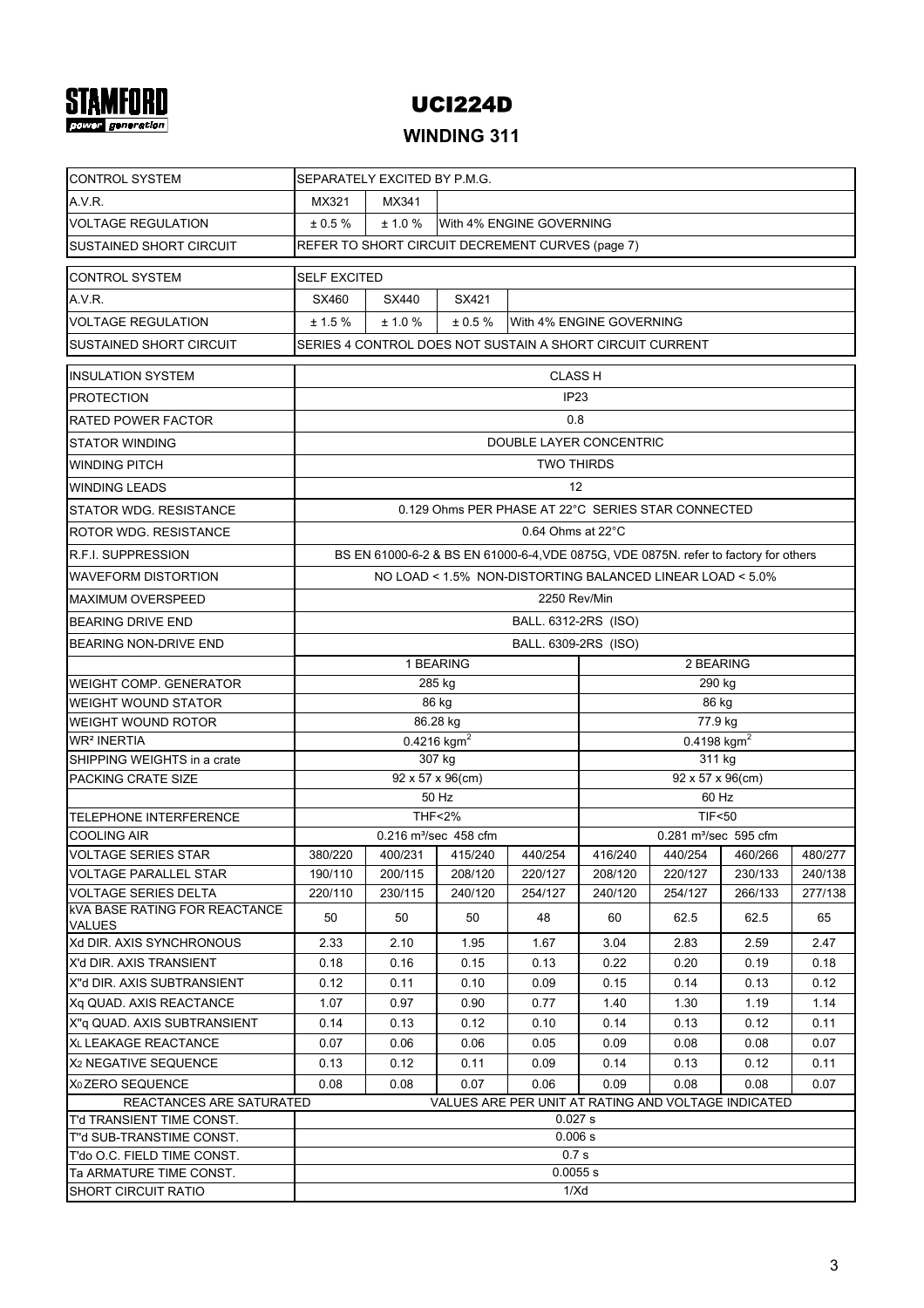

**UCI224D** 



**Winding 311** 

## THREE PHASE EFFICIENCY CURVES







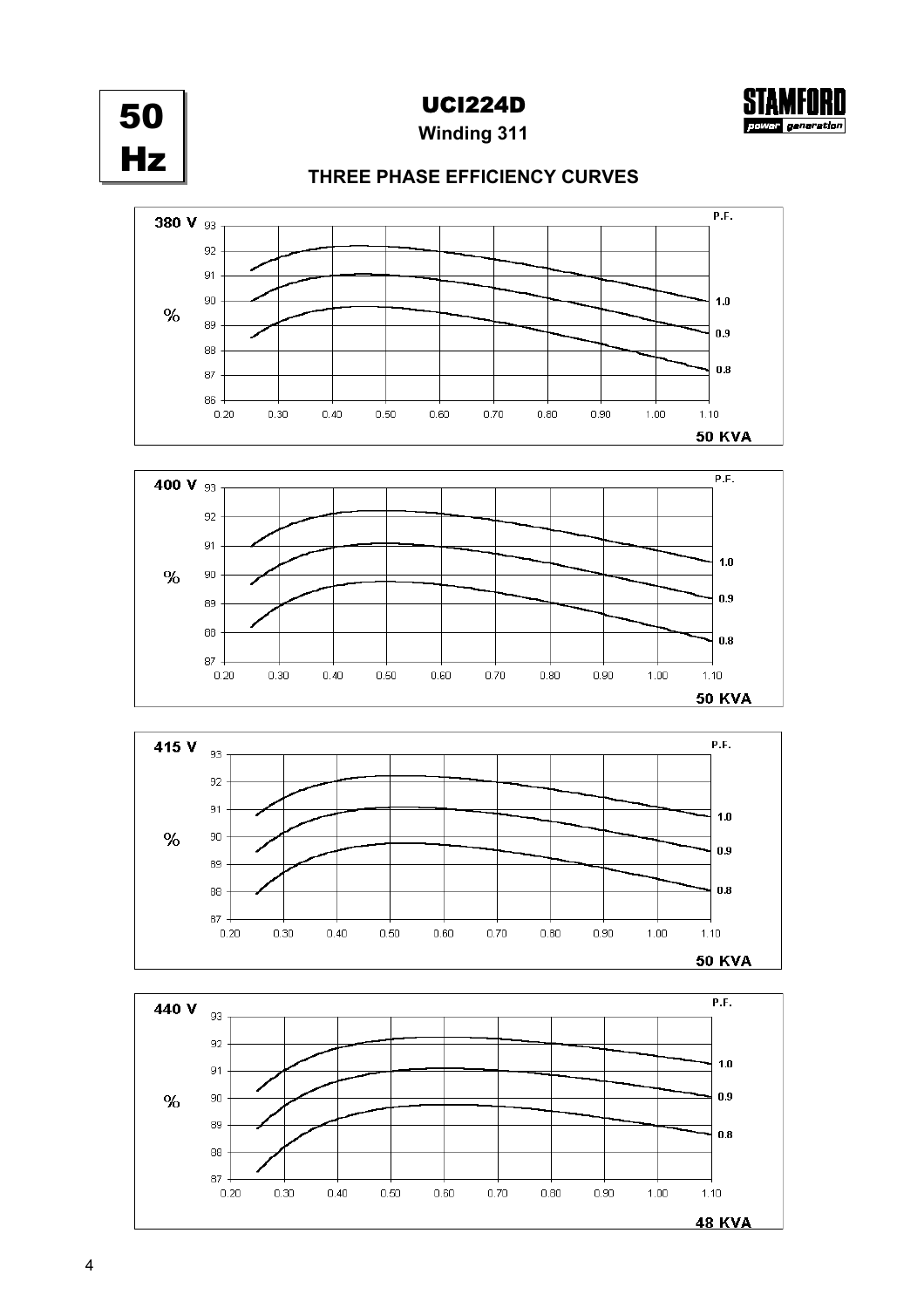

**Winding 311** 



## THREE PHASE EFFICIENCY CURVES







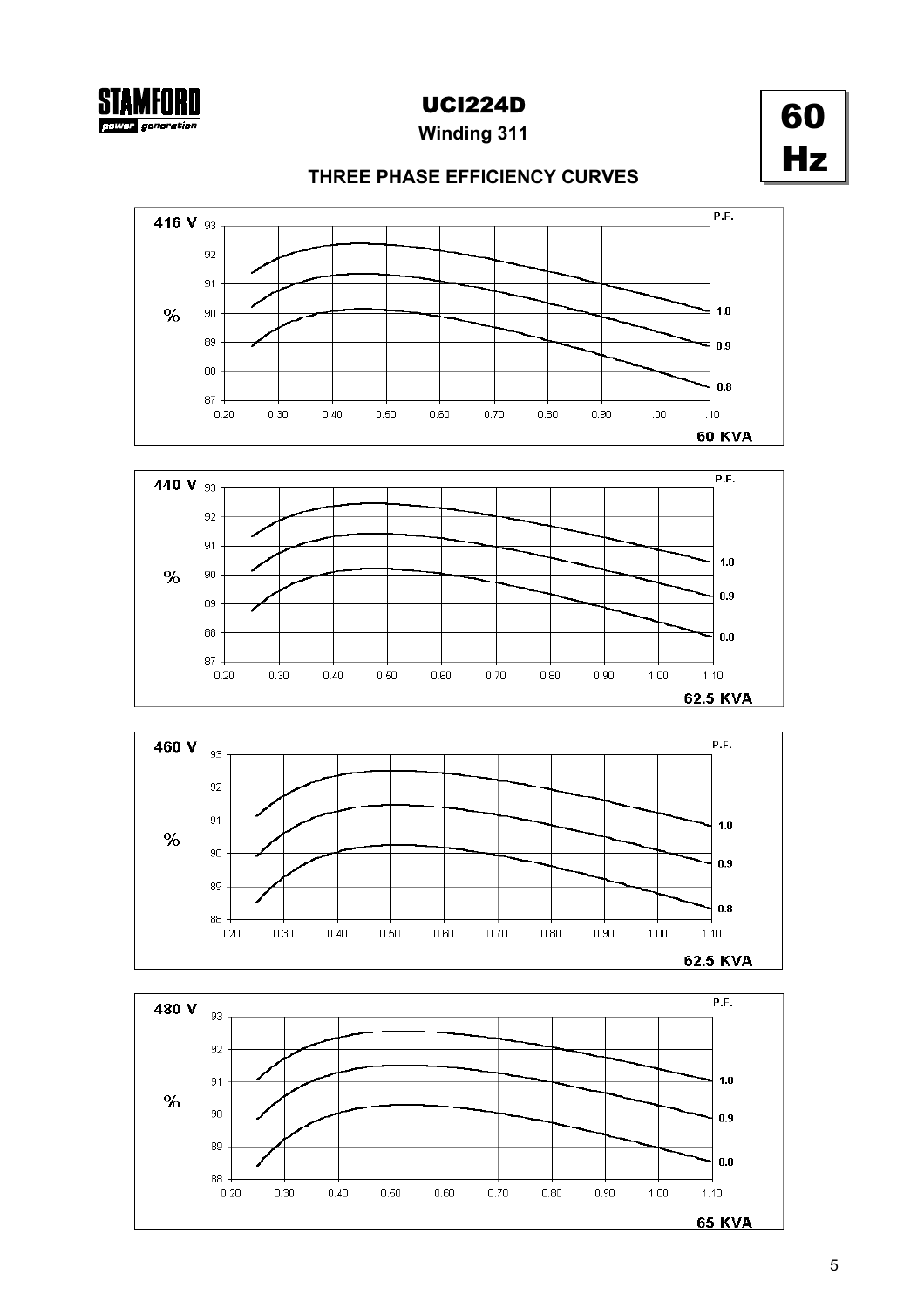



**Winding 311**

## **Locked Rotor Motor Starting Curve**

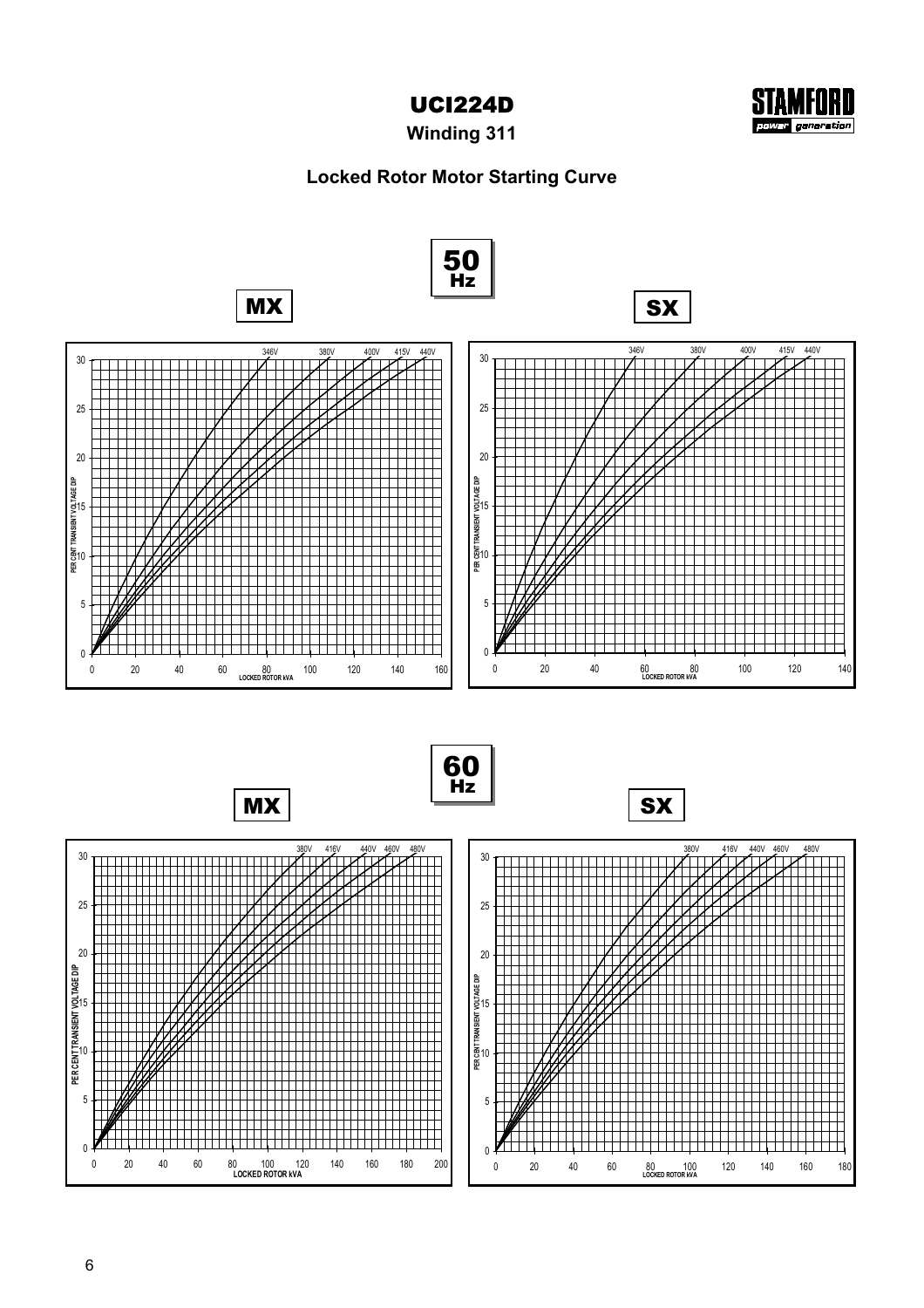# UCI224D

## **Three-phase Short Circuit Decrement Curve. No-load Excitation at Rated Speed Based on star (wye) connection.**



Sustained Short Circuit = 275 Amps

## **Note 1**

STAMFORI

The following multiplication factors should be used to adjust the values from curve between time 0.001 seconds and the minimum current point in respect of nominal operating voltage :

|                  | 50Hz     | 60Hz             |          |  |  |  |  |  |
|------------------|----------|------------------|----------|--|--|--|--|--|
| Voltage          | Factor   | Voltage          | Factor   |  |  |  |  |  |
| 380 <sub>v</sub> | $X$ 1.00 | 416 <sub>v</sub> | $X$ 1.00 |  |  |  |  |  |
| 400v             | X 1.07   | 440 <sub>v</sub> | $X$ 1.06 |  |  |  |  |  |
| 415v             | $X$ 1.12 | 460 <sub>v</sub> | $X$ 1.12 |  |  |  |  |  |
| 440 <sub>v</sub> | X 1.18   | 480v             | X 1 17   |  |  |  |  |  |

The sustained current value is constant irrespective of voltage level

## **Note 2**

The following multiplication factor should be used to convert the values calculated in accordance with NOTE 1 to those applicable to the various types of short circuit :

| 50Hz              |        |                  | 60Hz   |                         | 3-phase    | 2-phase L-L | 1-phase L-N |  |
|-------------------|--------|------------------|--------|-------------------------|------------|-------------|-------------|--|
| Voltage           | Factor | Voltage          | Factor | <b>Instantaneous</b>    | .00<br>x 1 | x 0.87      | x 1.30      |  |
| 380 <sub>V</sub>  | .00    | 416v             | .00    | Minimum                 | .00<br>x 1 | x 1.80      | x 3.20      |  |
| 400v              | . 07   | 440v             | .06    | Sustained               | .00<br>x 1 | x 1.50      | x 2.50      |  |
| $\overline{415}v$ | .12    | 460 <sub>v</sub> | .12    | Max. sustained duration | 10 sec.    | 5 sec.      | 2 sec.      |  |
| .                 | .      | .                | .      | $\cdots$                |            |             |             |  |

All other times are unchanged

## **Note 3**

Curves are drawn for Star (Wye) connected machines. For other connection the following multipliers should be applied to current values as shown :

Parallel Star = Curve current value X 2

Series Delta = Curve current value X 1.732